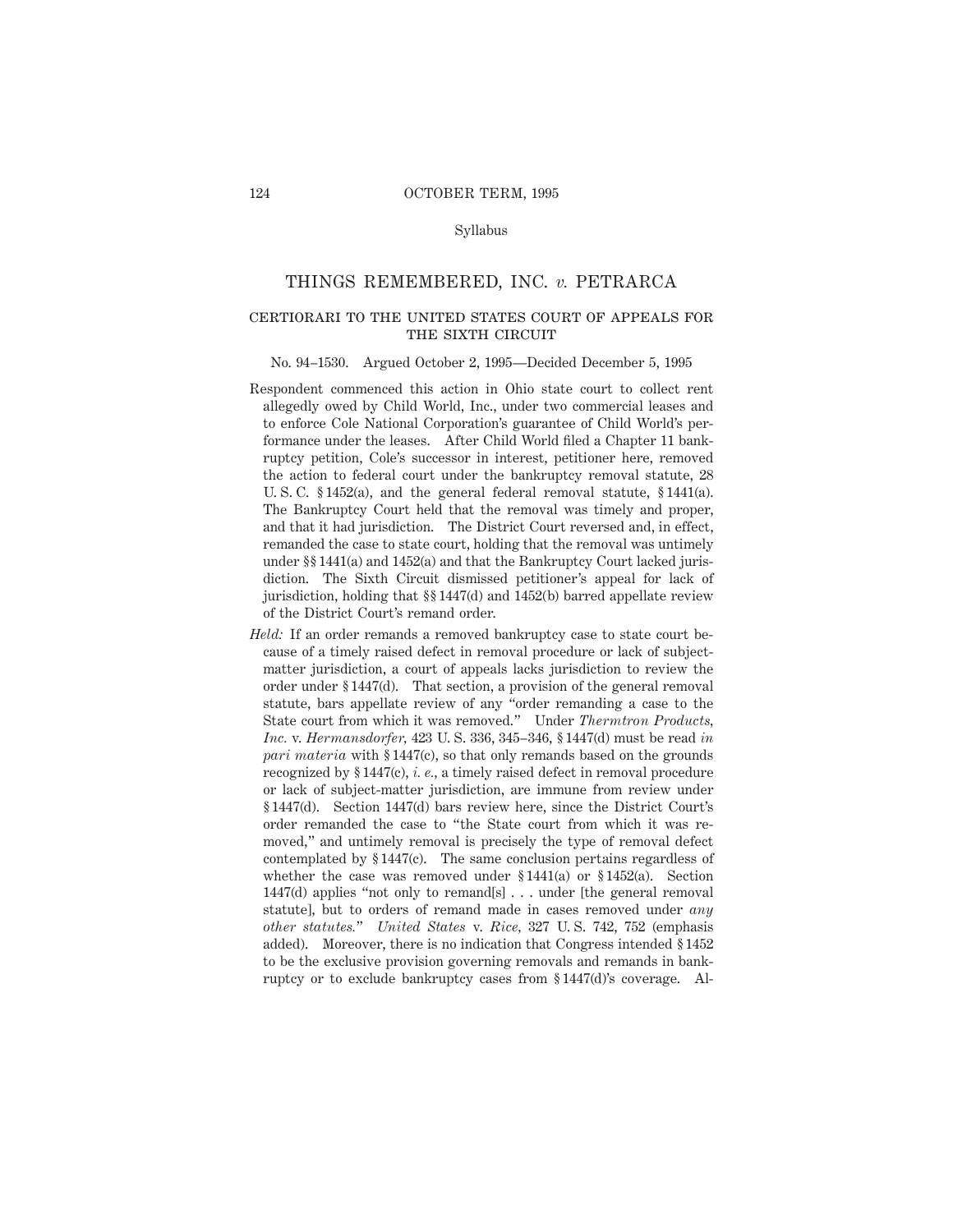though § 1452(b) expressly precludes review of certain remand decisions in bankruptcy cases, there is no reason §§ 1447(d) and 1452 cannot comfortably coexist in the bankruptcy context. The court must, therefore, give effect to both. Pp. 127–129.

65 F. 3d 169, affirmed.

THOMAS, J., delivered the opinion for a unanimous Court. KENNEDY, J., filed a concurring opinion, in which Ginsburg, J., joined, *post,* p. 129. Ginsburg, J., filed a concurring opinion, in which Stevens, J., joined, *post,* p. 131.

*Steven D. Cundra* argued the cause for petitioner. With him on the briefs were *Patricia L. Taylor, Dean D. Gamin,* and *Mark A. Gamin.*

*John C. Weisensell* argued the cause for respondent. With him on the brief were *Andrew R. Duff* and *Jack Morrison, Jr.\**

Justice Thomas delivered the opinion of the Court.

We decide in this case whether a federal court of appeals may review a district court order remanding a bankruptcy case to state court on grounds of untimely removal.

# I

Respondent commenced this action in March 1992 by filing a four-count complaint against Child World, Inc., and Cole National Corporation in the Court of Common Pleas in Summit County, Ohio. The state action charged Child World with failure to pay rent under two commercial leases. The complaint also sought to enforce Cole's guarantee of Child World's performance under the leases. Petitioner is Cole's successor in interest.

On May 6, 1992, Child World filed a Chapter 11 petition in the United States Bankruptcy Court for the Southern Dis-

<sup>\*</sup>*G. Eric Brunstad, Jr.,* filed a brief for the Connecticut Bar Association, Commercial Law and Bankruptcy Section, as *amicus curiae* urging affirmance.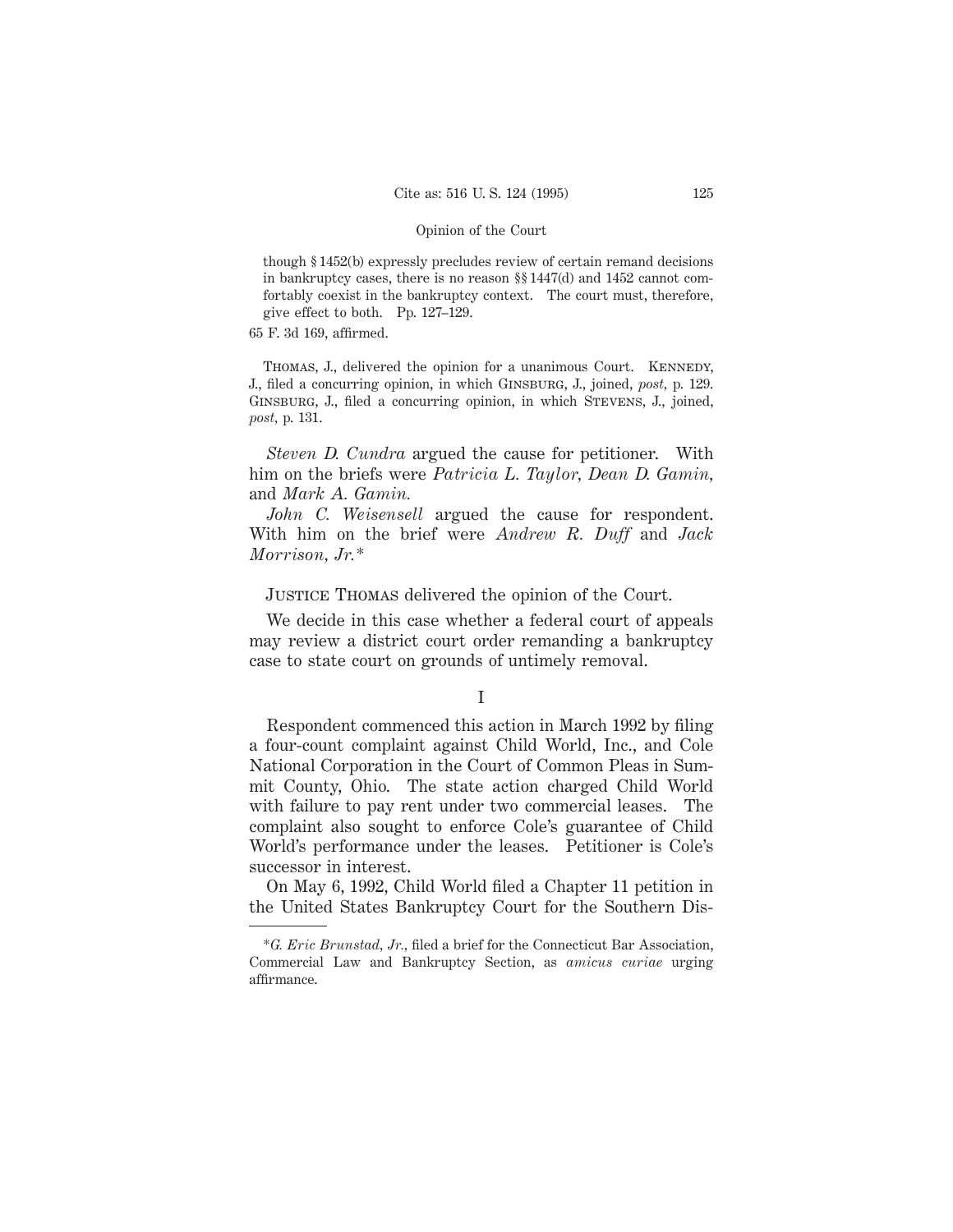trict of New York. On September 25, 1992, petitioner filed notices of removal in both the United States District and Bankruptcy Courts for the Northern District of Ohio. Petitioner based its removal on the bankruptcy removal statute, 28 U.S.C.  $$1452(a),<sup>1</sup>$  as well as the general federal removal statute, 28 U. S. C. § 1441(a). Petitioner also filed a motion in the District Court to transfer venue to the Bankruptcy Court in the Southern District of New York, so that respondent's guaranty claims could be resolved in the same forum as the underlying lease claims against Child World. Respondent countered by filing motions to remand in the District Court on October 23, 1992, and in the Bankruptcy Court on November 25, 1992.

The District Court consolidated all proceedings in the Bankruptcy Court on March 25, 1993. The Bankruptcy Court held that petitioner's removal was untimely under 28 U. S. C. § 1452(a) and Federal Rule of Bankruptcy Procedure 9027 but that the action had been timely removed under 28 U. S. C. §§ 1441 and 1446. The court concluded that removal was proper and that it had jurisdiction over the removed case. The court then granted petitioner's motion to transfer venue to the Bankruptcy Court in the Southern District of New York.

Respondent appealed to the District Court in the Northern District of Ohio. The District Court found removal under both §§ 1441(a) and 1452(a) to be untimely and held that the Bankruptcy Court lacked jurisdiction over the case.

<sup>&</sup>lt;sup>1</sup> Section 1452 provides:

<sup>&</sup>quot;(a) A party may remove any claim or cause of action in a civil action . . . to the district court for the district where such civil action is pending, if such district court has jurisdiction of such claim or cause of action under section 1334 of this title.

<sup>&</sup>quot;(b) The court to which such claim or cause of action is removed may remand such claim or cause of action on any equitable ground. An order entered under this subsection remanding a claim or cause of action, or a decision to not remand, is not reviewable by appeal or otherwise by the court of appeals . . . or by the Supreme Court . . . ."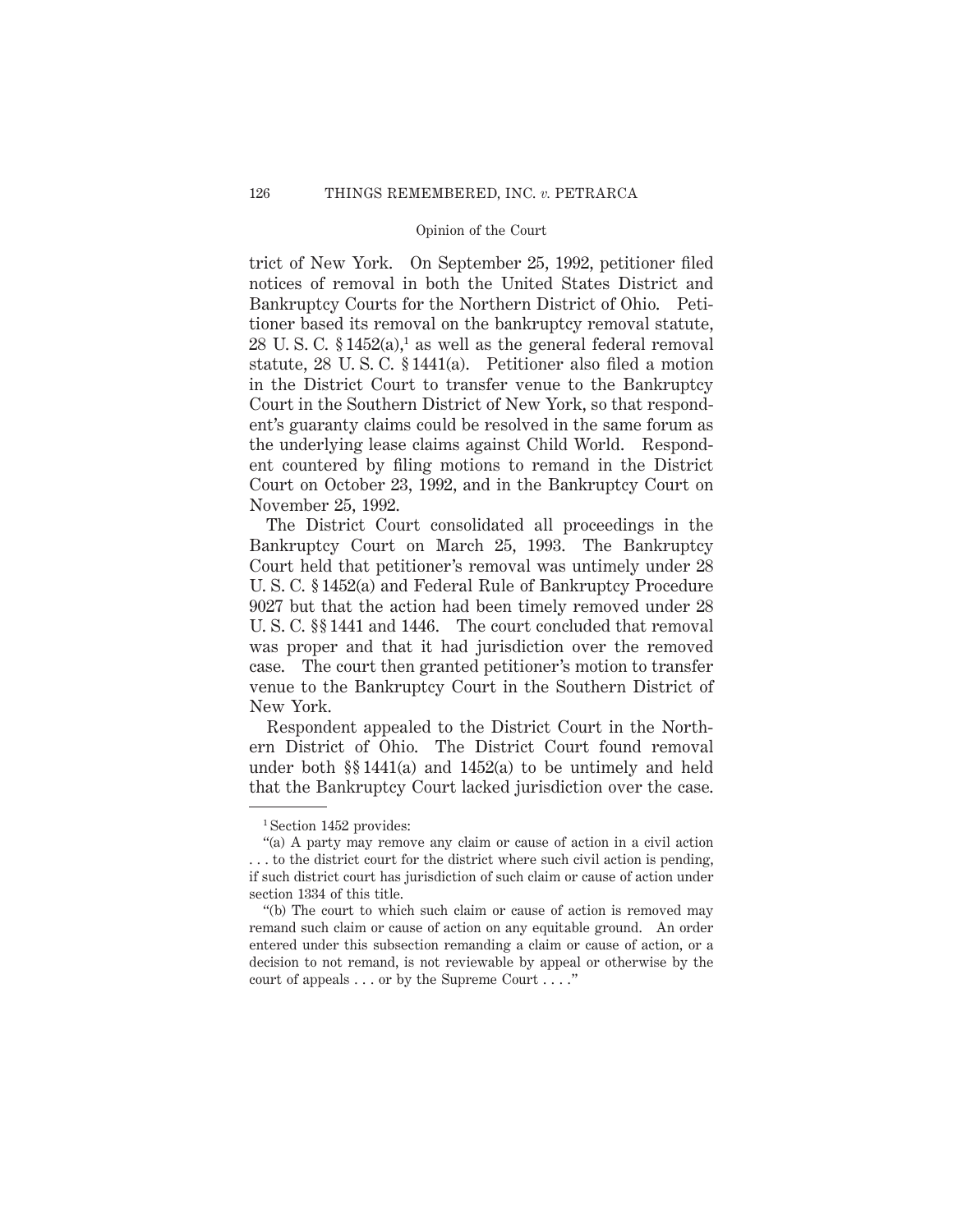The District Court reversed the judgment of the Bankruptcy Court and remanded to that court for further proceedings consistent with the District Court's opinion.2

Petitioner appealed the District Court's order to the Court of Appeals for the Sixth Circuit. In an unpublished disposition, the Sixth Circuit held that §§ 1447(d) and 1452(b) barred appellate review of the District Court's remand order. The Court of Appeals then dismissed the appeal for lack of jurisdiction. Judgt. order reported at 65 F. 3d 169 (1994). We granted certiorari, 514 U. S. 1095 (1995), and now affirm.

II

Congress has placed broad restrictions on the power of federal appellate courts to review district court orders remanding removed cases to state court. The general statutory provision governing the reviewability of remand orders is 28 U. S. C. § 1447(d). That section provides:

"An order remanding a case to the State court from which it was removed is not reviewable on appeal or otherwise, except that an order remanding a case to the State court from which it was removed pursuant to section 1443 of this title shall be reviewable by appeal or otherwise."

As we explained in *Thermtron Products, Inc.* v. *Hermansdorfer,* 423 U. S. 336 (1976), § 1447(d) must be read *in pari materia* with § 1447(c), so that only remands based on grounds specified in § 1447(c) are immune from review under § 1447(d). *Id.,* at 345–346. As long as a district court's remand is based on a timely raised defect in removal procedure or on lack of subject-matter jurisdiction—the grounds for remand recognized by §1447(c)—a court of appeals lacks juris-

<sup>2</sup> The District Court's order left the Bankruptcy Court with no option but to remand the case to state court. The parties and the Court of Appeals for the Sixth Circuit are in agreement that the District Court's order in this case was equivalent to a remand to state court.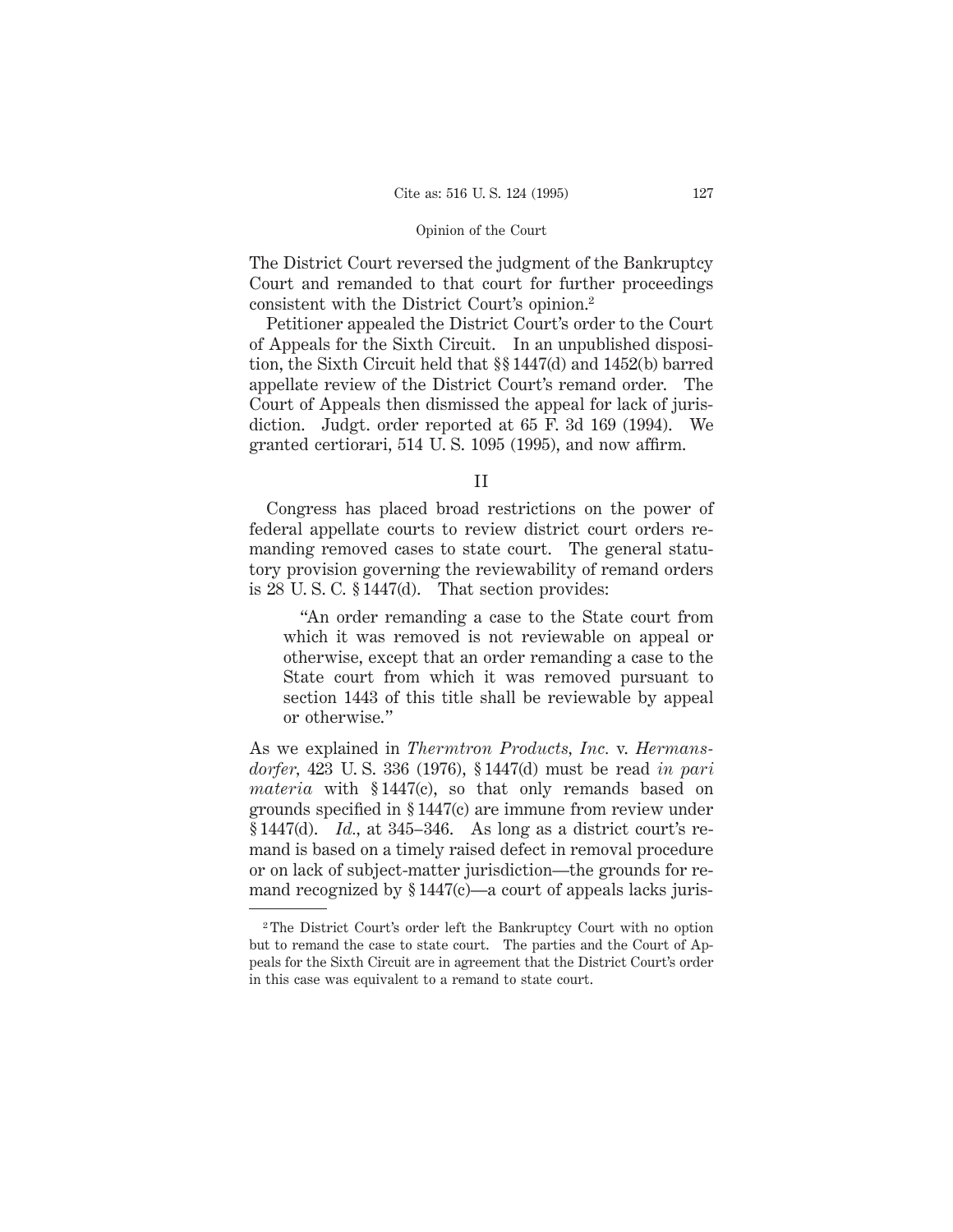diction to entertain an appeal of the remand order under  $§ 1447(d).$ 

Section 1447(d) bars appellate review of the remand order in this case. As noted, § 1447(d) precludes appellate review of any order "remanding a case to the State court from which it was removed." The parties do not dispute that the District Court's order remanded this case to the Ohio state court from which it came. There is also no dispute that the District Court remanded this case on grounds of untimely removal, precisely the type of removal defect contemplated by  $$1447(c).$ <sup>3</sup> Section 1447(d) thus compels the conclusion that the District Court's order is "not reviewable on appeal or otherwise." See *Gravitt* v. *Southwestern Bell Telephone Co.,* 430 U. S. 723 (1977) *(per curiam).*

We reach the same conclusion regardless of whether removal was effected pursuant to  $$1441(a)$  or  $$1452(a)$ . Section 1447(d) applies "not only to remand orders made in suits removed under [the general removal statute], but to orders of remand made in cases removed under *any other statutes,* as well." *United States* v. *Rice,* 327 U. S. 742, 752 (1946) (emphasis added).4 Absent a clear statutory command to the contrary, we assume that Congress is "aware of the universality of th[e] practice" of denying appellate review of remand orders when Congress creates a new ground for removal. *Ibid.*

<sup>3</sup> Section 1447(c) requires that a motion to remand for a defect in removal procedure be filed within 30 days of removal. Petitioner removed this case to federal court on September 25, 1992. Respondent filed motions to remand in the District Court on October 23, 1992, and in the Bankruptcy Court on November 25, 1992. Respondent's motion to remand filed in the District Court was sufficient to bring this case within the coverage of § 1447(c).

<sup>4</sup> *Rice* interpreted the predecessor statute to § 1447(d). The current version of § 1447(d) is a recodification of the provision reviewed in *Rice* and is "intended to restate the prior law with respect to remand orders and their reviewability." *Thermtron Products, Inc.* v. *Hermansdorfer,* 423 U. S. 336, 349–350 (1976).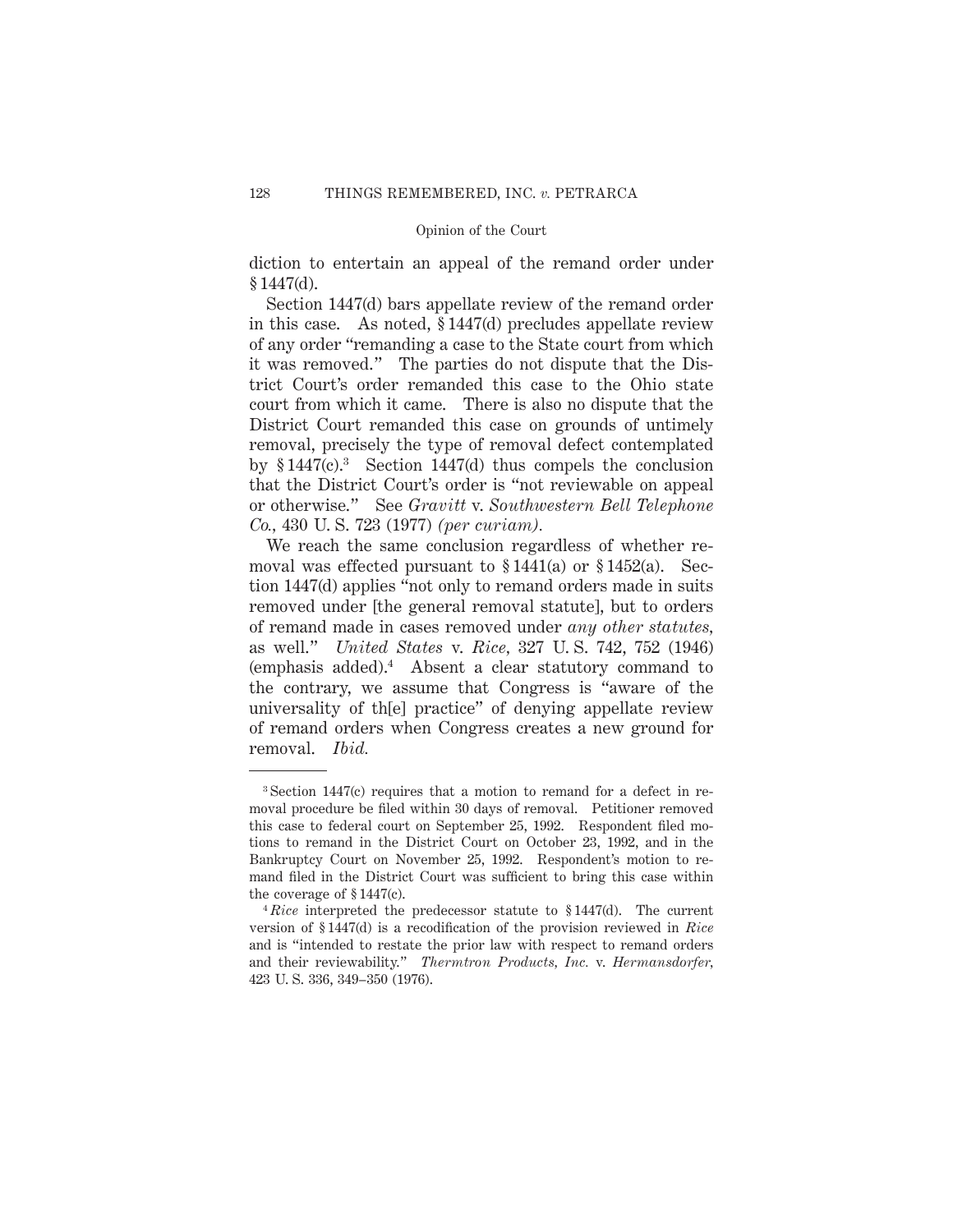# Kennedy, J., concurring

There is no express indication in § 1452 that Congress intended that statute to be the exclusive provision governing removals and remands in bankruptcy. Nor is there any reason to infer from § 1447(d) that Congress intended to exclude bankruptcy cases from its coverage. The fact that § 1452 contains its own provision governing certain types of remands in bankruptcy, see § 1452(b) (authorizing remand on "any equitable ground" and precluding appellate review of any decision to remand or not to remand on this basis), does not change our conclusion. There is no reason §§ 1447(d) and 1452 cannot comfortably coexist in the bankruptcy context. We must, therefore, give effect to both. *Connecticut Nat. Bank* v. *Germain,* 503 U. S. 249, 253 (1992).

If an order remands a bankruptcy case to state court because of a timely raised defect in removal procedure or lack of subject-matter jurisdiction, then a court of appeals lacks jurisdiction to review that order under § 1447(d), regardless of whether the case was removed under § 1441(a) or § 1452(a). The remand at issue falls squarely within § 1447(d), and the order is not reviewable on appeal.

The judgment of the Court of Appeals for the Sixth Circuit is affirmed.

*It is so ordered.*

Justice Kennedy, with whom Justice Ginsburg joins, concurring.

I join the Court's opinion but write to point out that *Thermtron Products, Inc.* v. *Hermansdorfer,* 423 U. S. 336 (1976), has itself been limited by our later decision in *Carnegie-Mellon Univ.* v. *Cohill,* 484 U. S. 343 (1988). As I understand the opinion we issue today, our reliance on *Thermtron* to hold that 28 U.S.C. § 1447(d) prohibits appellate review of this remand pursuant to § 1447(c) (whether or not removal was effected pursuant to  $$1441(a)$  or  $$1452(a)$ ) is not intended to bear upon the reviewability of *Cohill* orders.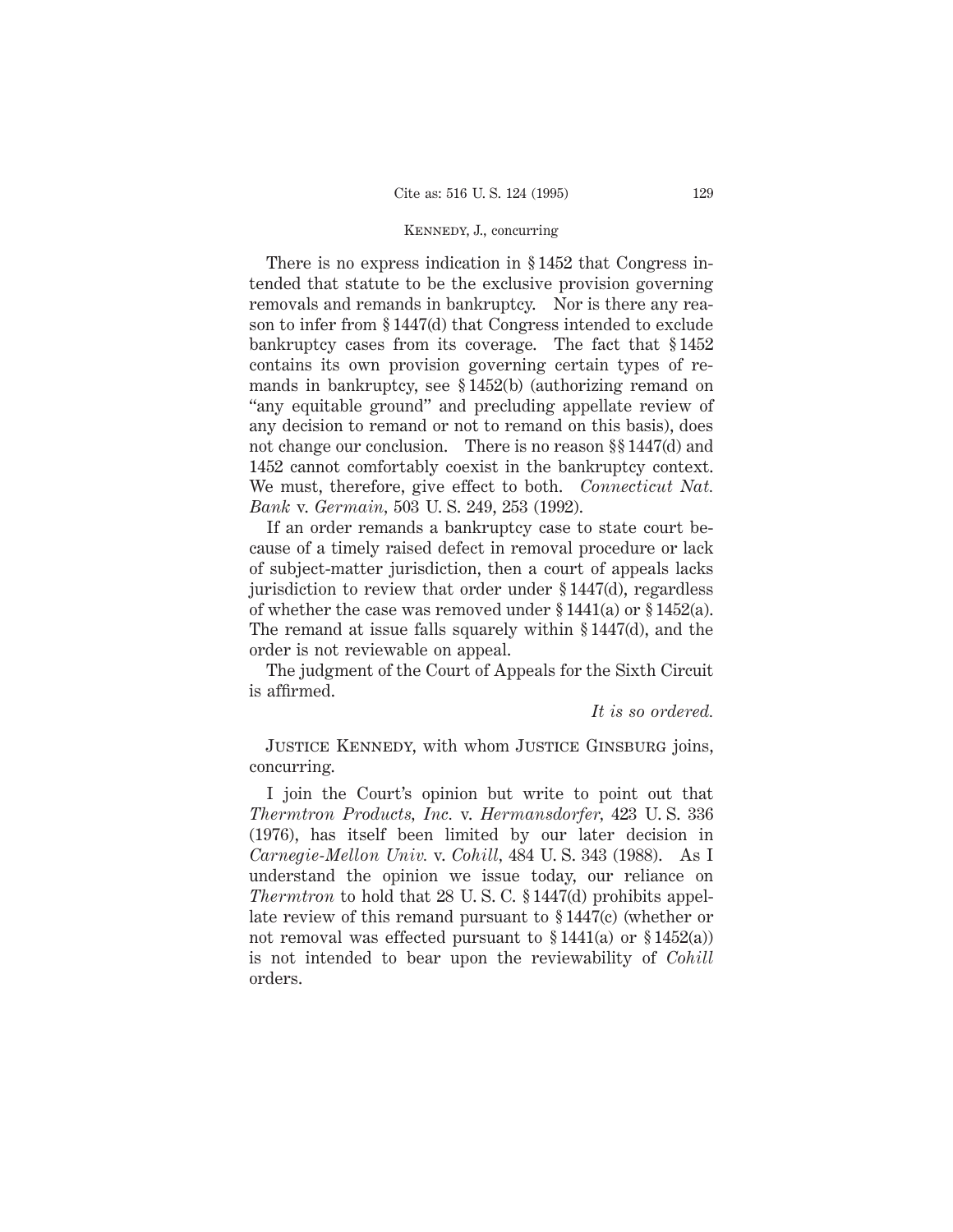# Kennedy, J., concurring

In *Thermtron,* we held that a District Court had exceeded its authority when it remanded a case on grounds not permitted by  $§ 1447(c)$ . 423 U.S., at 345. We further held that the prohibition of appellate review in § 1447(d) does not bar review of orders outside the authority of subsection (c), reasoning that subsections (c) and (d) were to be given a parallel construction. *Id.,* at 345–350. We observed that a remand order other than the orders specified in subsection (c) had "no warrant in the law" and could be reviewed by mandamus. *Id.,* at 353.

In *Cohill, supra,* we qualified the first holding of *Thermtron.* We held that, notwithstanding lack of express statutory authorization, a district court may remand to state court a case in which the sole federal claim had been eliminated and only pendent state-law claims remained. We did not find it necessary to decide whether subsection (d) would bar review of a remand on these grounds, for we affirmed the denial of mandamus by the Court of Appeals. 484 U. S., at 357.

Despite the broad sweep of § 1447(d), which provides that "[a]n order remanding a case to the State court from which it was removed is not reviewable on appeal or otherwise," various Courts of Appeals have relied on *Thermtron* to hold that  $§ 1447$ (d) bars appellate review of  $§ 1447$ (c) remands but not remands ordered under *Cohill.* See, *e. g., Bogle* v. *Phillips Petroleum Co.,* 24 F. 3d 758, 761 (CA5 1994); *In re Prairie Island Dakota Sioux,* 21 F. 3d 302, 304 (CA8 1994) *(per curiam); Nutter* v. *Monongahela Power Co.,* 4 F. 3d 319, 322– 323 (CA4 1993) (dicta); *In re Glass, Molders, Pottery, Plastics & Allied Workers Int'l Union, Local No. 173,* 983 F. 2d 725, 727 (CA6 1993); *Rothner* v. *Chicago,* 879 F. 2d 1402, 1406 (CA7 1989); cf. *In re Amoco Petroleum Additives Co.,* 964 F. 2d 706, 708 (CA7 1992) ("*Thermtron* holds that § 1447(d) does not mean what it says . . ."). The issues raised by those decisions are not before us.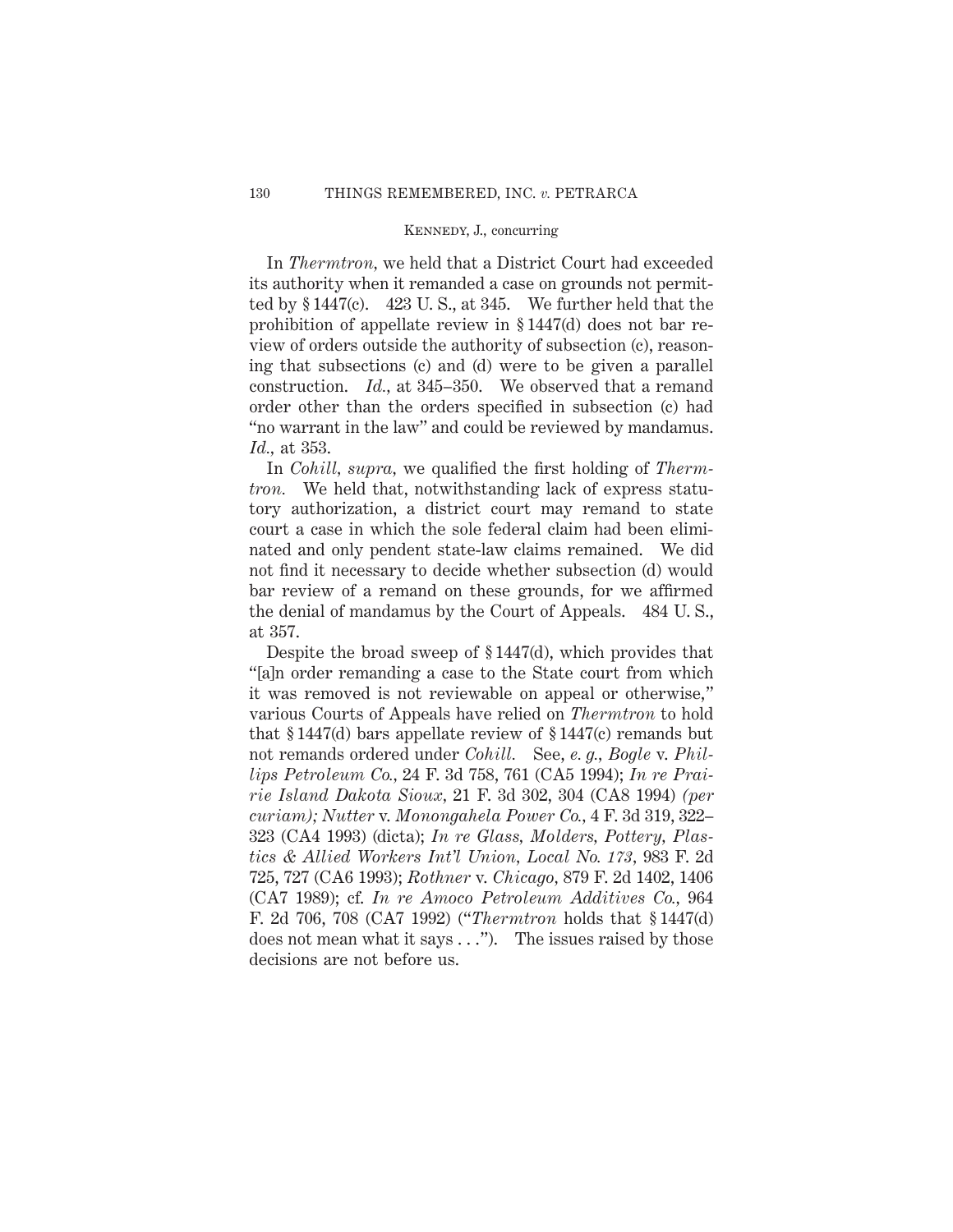Justice Ginsburg, with whom Justice Stevens joins, concurring.

Congress, as I read its measures, twice made the remand order here at issue "not reviewable by appeal." Congress did so first in the prescription generally governing orders "remanding a case to the State court from which it was removed," 28 U. S. C. § 1447(d); Congress did so again in § 1452(b) when it authorized the remand of claims related to bankruptcy cases "on any equitable ground."

Section 1452(b) is most sensibly read largely to supplement, and generally not to displace, the rules governing cases removed from state courts set out in 28 U. S. C. § 1447. Section 1447(d) encompassingly prescribes that "[a]n order remanding a case to the State court from which it was removed is not reviewable on appeal or otherwise, [excepting only orders remanding civil rights cases removed pursuant to 28 U. S. C. § 1443]." The Court persuasively explains why § 1452 does not negate the application of § 1447(d) to bankruptcy cases. Accordingly, the Court holds § 1447(d) dispositive, and I agree with that conclusion. But I am also convinced that § 1452(b) independently warrants the judgment that remand orders in bankruptcy cases are not reviewable. I write separately to state my reasons for that conviction.

Section 1452(b) broadly provides for district court remand of claims related to bankruptcy cases "on any equitable ground," and declares that the remanding order is "not reviewable by appeal or otherwise."<sup>1</sup> Congress, when it

<sup>&</sup>lt;sup>1</sup>This case concerns, and I address in this opinion, only orders *remanding* claims "related to" bankruptcy cases. Section 1452(b) also encompasses decisions "to not remand" claims related to bankruptcy cases. The § 1452(b) coverage of decisions "to not remand" resembles a prescription in 28 U. S. C. § 1334, the root jurisdictional provision governing "Bankruptcy cases and proceedings." Section 1334(c)(2) renders unreviewable district court decisions "to abstain or not to abstain" from adjudi-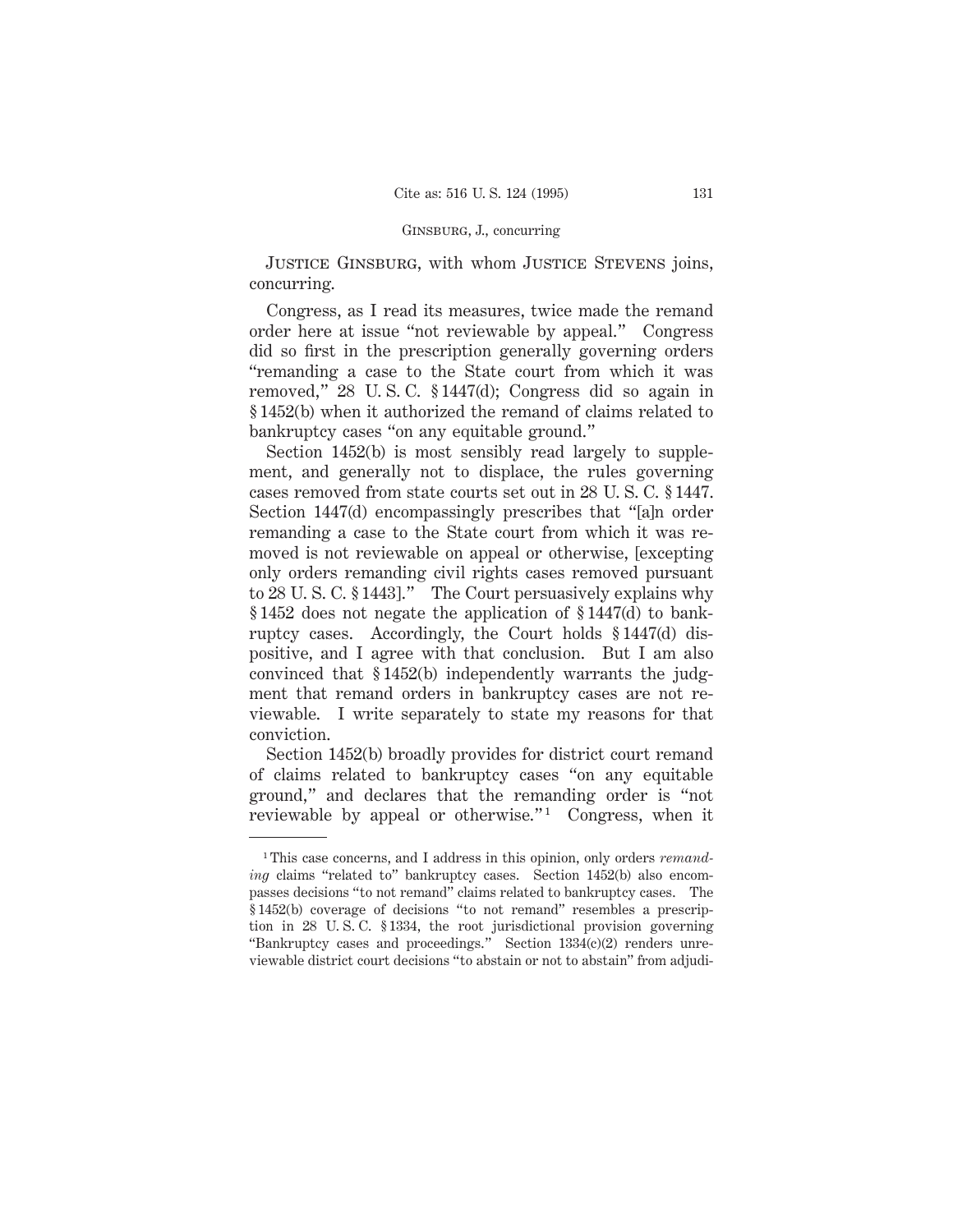added § 1452 to the Judicial Code chapter on removal of cases from state courts—a chapter now comprising 28 U. S. C. §§ 1441–1452—meant to enlarge, not to rein in, federal trial court removal/remand authority for claims related to bankruptcy cases. The drafters, it bears emphasis, expressly contemplated that remand orders for claims related to bankruptcy cases "would not be appealable"; in particular, they reported that bankruptcy forum remands would be unreviewable "*in the same manner* that an order of the United States district court remanding a case to the State court from which it was removed is not reviewable on appeal or otherwise." H. R. Rep. No. 95–595, p. 51 (1977) (emphasis added).2

The lawmakers chose the capacious words "any equitable ground" with no hint whatever that they meant by their word choice to recall premerger distinctions between law

cating state-law claims merely "related to" a bankruptcy case, *i. e.,* claims that do not independently qualify for federal-court jurisdiction.

Of course, every federal court, whether trial or appellate, is obliged to notice want of subject-matter jurisdiction on its own motion. See, *e. g., Mansfield, C. & L. M. R. Co.* v. *Swan,* 111 U. S. 379, 382 (1884). An interlocutory decision "to not remand," therefore, although not *per se* reviewable, would leave open for eventual appellate consideration—also and earlier for district court reconsideration—any question of the court's subject-matter jurisdiction. See, *e. g., Sykes* v. *Texas Air Corp.,* 834 F. 2d 488, 492, n. 16 (CA5 1987) ("When the district court decides to *retain* a case in the face of arguments that it lacks jurisdiction, the decision itself is technically unreviewable; but of course the appellate court reviewing any other aspect of the case must remand for dismissal if the refusal to remand was wrong, *i. e.,* if there is no federal jurisdiction over the case.") (emphasis in original).

<sup>&</sup>lt;sup>2</sup> After the Court held inconsonant with Article III the Bankruptcy Act's broad grant of jurisdiction to bankruptcy judges, see *Northern Pipeline Constr. Co.* v. *Marathon Pipe Line Co.,* 458 U. S. 50, 87 (1982), Congress transferred supervisory jurisdiction over bankruptcy cases to Article III courts and retained for the district courts the broad removal/remand authority the Act initially gave to bankruptcy courts. See Bankruptcy Amendments and Federal Judgeship Act of 1984, Pub. L. 98–353, 98 Stat. 333.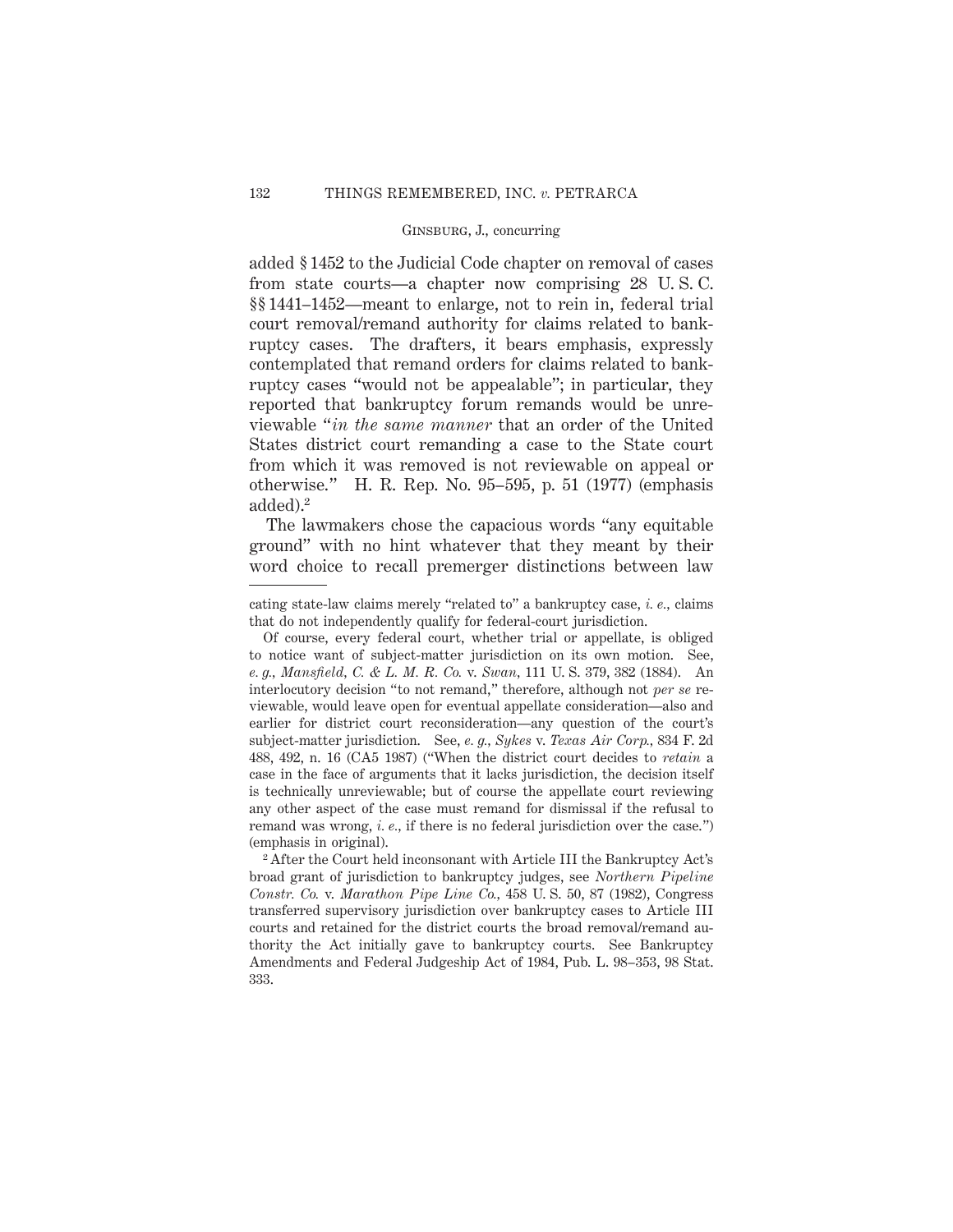and equity, and thereby to render reviewable bankruptcy case remand orders based on "law." In legal systems that never separated pleadings and procedure along law/equity lines, and not infrequently in our own long-merged system, "equitable" signals that which is reasonable, fair, or appropriate. Dictionary definitions of "equitable" notably include among appropriate meanings: "just and impartial," American Heritage Dictionary 622 (3d ed. 1992); also "dealing fairly and equally with all concerned," Webster's Ninth New Collegiate Dictionary 421 (1983). As Circuit Judge Easterbrook observed:

"[T]he distinction between law and equity was abolished long ago in federal cases. Nothing in the history of the bankruptcy code suggests that Congress wanted to resuscitate it. Courts must separate 'legal' from 'equitable' grounds in 1789 on command of the seventh amendment. This task has little but the sanction of history to recommend it and is possible only because law versus equity was an intelligible line in the eighteenth century. In 1978, when Congress enacted the predecessor to § 1452, there was no law-equity distinction. 'Equitable' in § 1452(b) makes more sense if it means 'appropriate.' " *Hernandez* v. *Brakegate, Ltd.,* 942 F. 2d 1223, 1226 (CA7 1991).

Cf., *e. g., Hilton Davis Chemical Co.* v. *Warner-Jenkinson Co.,* 62 F. 3d 1512, 1521 (CA Fed. 1995) ("The term 'equitable' can have many meanings. . . . [I]n doctrine of equivalents cases, this court's allusions to equity invoke equity in its broadest sense—equity as general fairness."); *United States* v. *BCCI Holdings (Luxembourg), S. A.,* 46 F. 3d 1185, 1189, 1190 (CADC 1995) (rejecting the argument that Congress used the expression "*legal* right, title, or interest" in 18 U. S. C.  $$1963(l)(6)(A)$  "to draw the ancient, but largely ignored, distinction between technically legal and techni-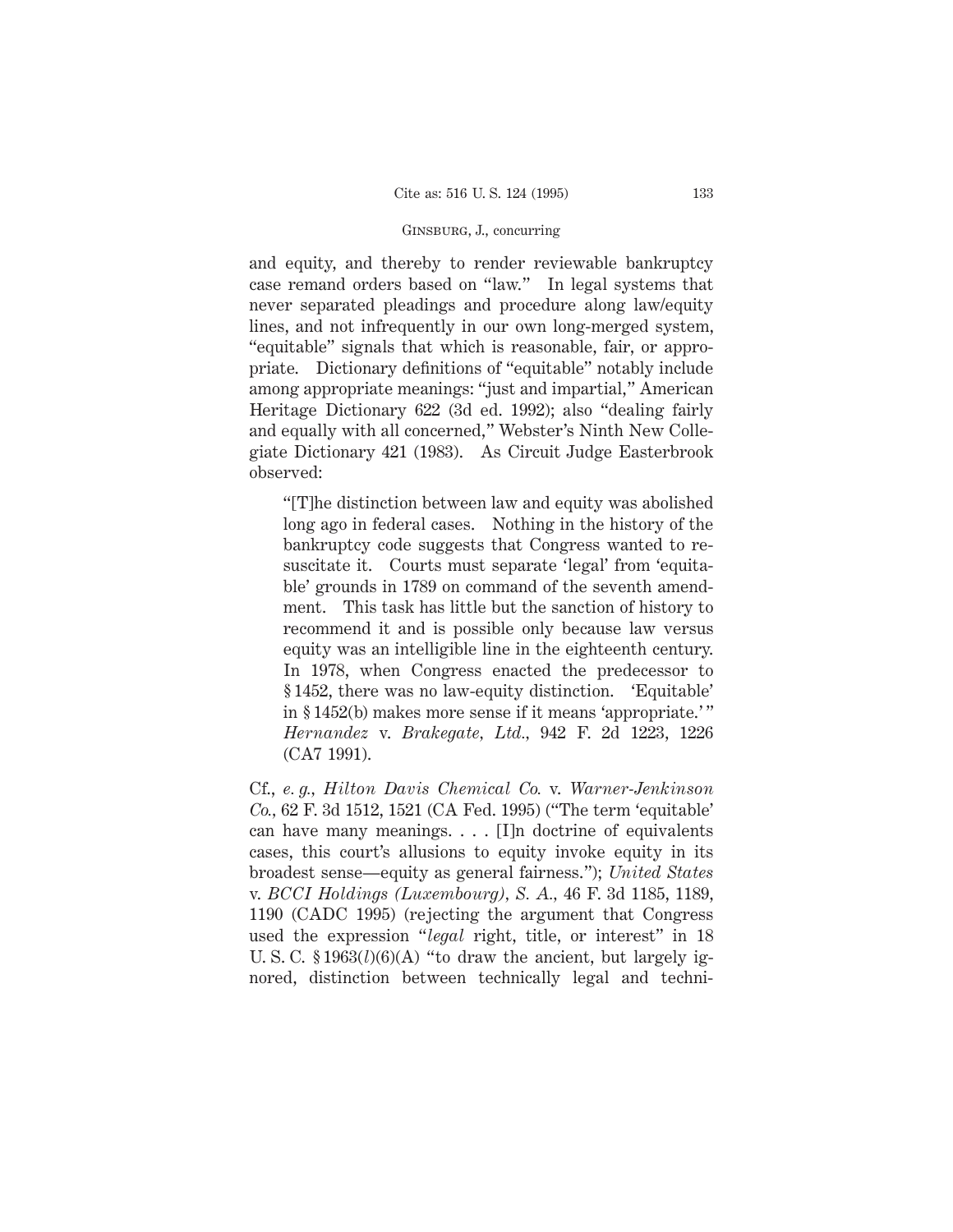cally equitable claims in forfeiture challenges") (emphasis in original).

It seems to me entirely appropriate—and, in that sense, equitable—to remand a case for failure promptly to remove. Indeed, counsel for petitioner recognized the potential for manipulation inherent in his proffered distinction between statutory time limits ("legal" limits) on the one hand and, on the other, court-made determinations that a procedural move is untimely because pursued without due expedition ("equitable" assessments). At oral argument, the following exchange occurred:

"QUESTION: Suppose the judge in this case said, I'm not 100 percent sure about strict time limit, but I think you should have come here sooner, so for equitable reasons I'm remanding this because I think you dawdled an equitable notion like laches . . .—that would not be reviewable, right?

"MR. CUNDRA: That is correct.

"QUESTION: So it's the judge's label, what he wants to put on it. He can make it immune from review if he says, laches.

"MR. CUNDRA: Yes.

"QUESTION: But it's reviewable if he says, time bar under the statute.

"MR. CUNDRA: Yes." Tr. of Oral Arg. 15–16.

As Circuit Judge Gee remarked in relation to this very issue, it "make[s] little sense" to rest reviewability *vel non* on the tag the trial court elects to place on its ruling. *Sykes* v. *Texas Air Corp.,* 834 F. 2d 488, 492 (CA5 1987).

Interpreting § 1452(b) as fully in sync with § 1447(d) on the nonreviewability of remand orders, we stress, secures the uniform treatment of all remands, regardless of the party initiating the removal or the court from which the case is removed. Cf. *Pacor, Inc.* v. *Higgins,* 743 F. 2d 984, 991–992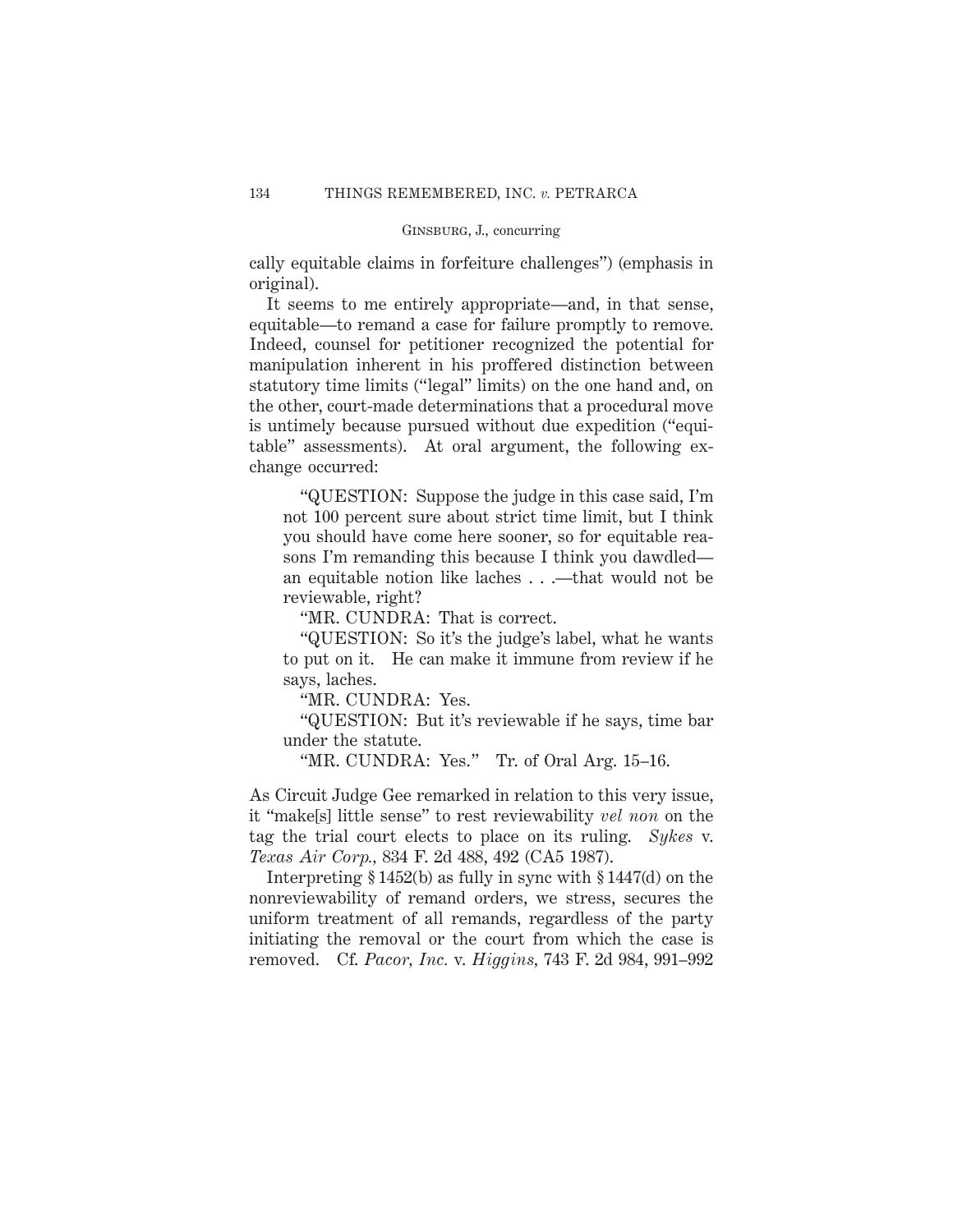(CA3 1984) (refusing to apply § 1447(d) in bankruptcy cases because, *inter alia,* removals under §§ 1441–1447 may be initiated only by defendants and are from state courts only, while § 1452 authorizes removals by "a party" and applies to cases originally filed in federal as well as state tribunals). A restrictive definition of what is "equitable" could invite wasteful controversy over the reviewability of bankruptcy case remand orders that are not reached by § 1447 and rest on grounds a common-law pleader might type "legal." It would show little respect for the legislature were courts to suppose that the lawmakers meant to enact an irrational scheme. Cf. *John Hancock Mut. Life Ins. Co.* v. *Harris Trust and Sav. Bank,* 510 U. S. 86, 94–95 (1993) (Court's examination of statutory language is "guided not by a single sentence or member of a sentence, but look[s] to the provisions of the whole law, and to its object and policy.") (internal quotation marks omitted) (quoting *Pilot Life Ins. Co.* v. *Dedeaux,* 481 U. S. 41, 51 (1987)); *Deal* v. *United States,* 508 U. S. 129, 132 (1993) (It is a "fundamental principle of statutory construction (and, indeed, of language itself) that the meaning of a word cannot be determined in isolation, but must be drawn from the context in which it is used.").

Moreover, even if jurisdictional and procedural defects were excluded from the "equitable ground" category, that would not force a construction of §1452(b) calling for different results depending on the party initiating the removal or the court from which a claim is removed. The phrase "any equitable ground" in § 1452(b) sensibly can be read to relate not to the basis for the district court's refusal to entertain a case (as my discussion up to now has assumed), but rather to the basis for *remanding.* Ordinarily, a district court unable to hear a claim, because of lack of jurisdiction or some other legal hindrance, has no choice but to dismiss. Section 1452(b), under the construction advanced in this paragraph, provides an alternative to dismissal (as well as an alternative